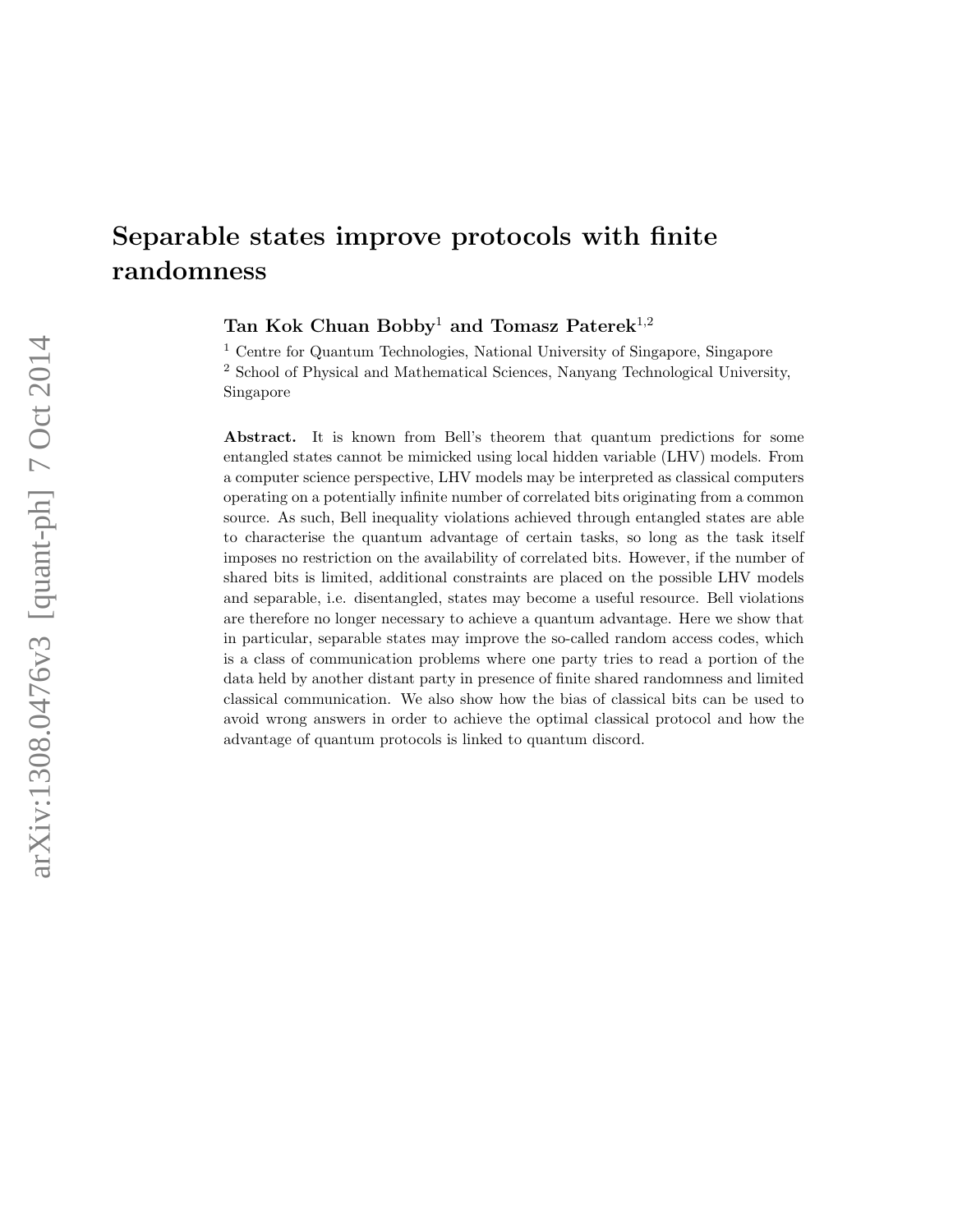# 1. Introduction

Quantum communication typically study the efficiency of tasks in which either quantum bits are communicated between distant parties, or classical bits are communicated but the parties involved share some quantum correlations. Many problems can be efficiently solved in this setting and examples include cryptography [\[1\]](#page-10-0), communication complexity [\[2\]](#page-10-1), or computation [\[3\]](#page-10-2). Instances of these problems draw their superiority from the violation of Bell inequalities which require entanglement and the pay off is that such states outperform all classical-like solutions characterised by local hidden variable models. In the language of computer science, local hidden variable models are models of computation where local classical computers execute algorithms based on input from a potentially unlimited source of random bits. Here we point out new classes of states, correlated in a quantum way but not necessarily entangled, that may improve quantum protocols if the randomness shared between distant parties consists of a finite number of classical or quantum bits. We prove this rigorously for the task called random access code  $[4, 5, 6]$  $[4, 5, 6]$  $[4, 5, 6]$  assisted by two bits of randomness. However, due to the general nature of the argument, we expect that a similar reasoning will apply to problems of a similar nature (i.e. where shared randomness is an expensive resource). Such a restriction is not a limitation of our computing model, as even the universe does not have access to an unlimited number of bits [\[7\]](#page-10-6). Deriving limits on classical computation and communication that take finite randomness into account is therefore not only of practical interest, but may also shed light on fundamental questions.

The present work also contributes a new operational meaning to certain measures of non-classical correlations. Many quantum states that are not entangled, so called separable states, still posses non-classical features such as those characterised by quantum discord [\[8,](#page-10-7) [9,](#page-10-8) [10,](#page-10-9) [11\]](#page-10-10). The role of quantum discord in communication problems was quite extensively studied and connections were established with entanglement transformations  $[12, 13, 14, 15, 16, 17, 11]$  $[12, 13, 14, 15, 16, 17, 11]$  $[12, 13, 14, 15, 16, 17, 11]$  $[12, 13, 14, 15, 16, 17, 11]$  $[12, 13, 14, 15, 16, 17, 11]$  $[12, 13, 14, 15, 16, 17, 11]$  $[12, 13, 14, 15, 16, 17, 11]$ , coherence of protocols  $[18]$ , as well as with the performance of certain problems that can be directly compared to their classical counterparts [\[19,](#page-11-0) [20,](#page-11-1) [21\]](#page-11-2). However, the latter link with the discord is established only for classical-quantum states [\[19\]](#page-11-0) or for problems with additional constraints such as the lack of certain reference frames [\[20,](#page-11-1) [21\]](#page-11-2). It is therefore desirable to identify a wellknown communication problem with many applications, that can gain efficiencies from discorded states.

In this context, studying random access codes assisted with finite randomness is a natural choice. Indeed, a quantum version of this problem is as old as quantum information itself [\[4,](#page-10-3) [5,](#page-10-4) [6\]](#page-10-5). The quantum codes were studied in general probabilistic theories [\[22\]](#page-11-3), in relation with Popescu-Rohrlich boxes [\[23\]](#page-11-4), led to information causality [\[24\]](#page-11-5), find applications in quantum finite automata [\[6\]](#page-10-5), quantum communication complexity [\[25\]](#page-11-6), network coding [\[26\]](#page-11-7), security of quantum-key distribution [\[27\]](#page-11-8), and have been recently demonstrated experimentally [\[28\]](#page-11-9). Assuming restrictions on shared randomness, we will show that not only do separable, discorded states allow better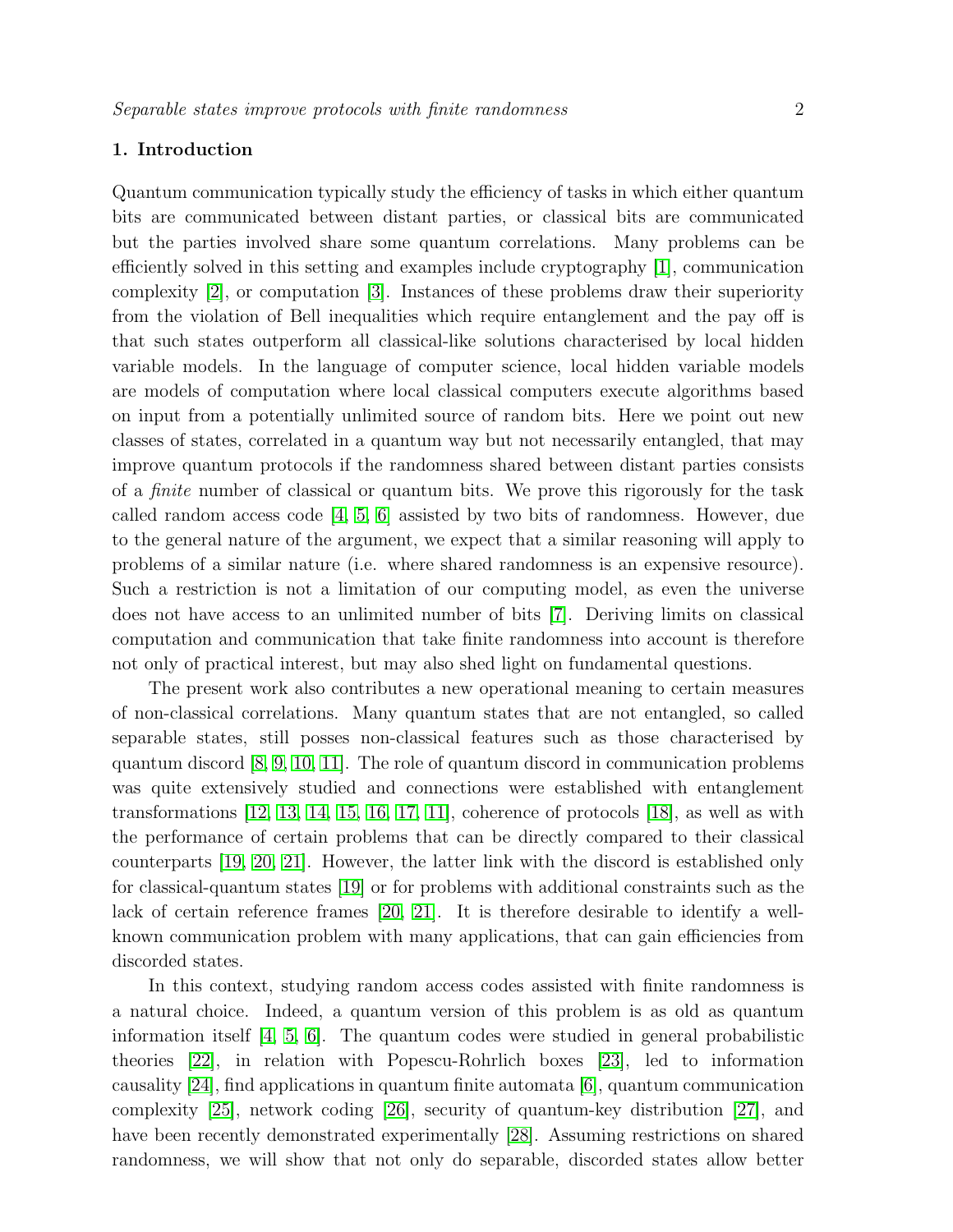

<span id="page-2-0"></span>**Figure 1.**  $n \to 1$  random access codes with shared randomness. Alice and Bob share a finite number of classical or quantum bits from a common source (shared randomness). Alice is allowed to send a single classical bit to Bob, who tries to guess the *i*<sup>th</sup> bit,  $x_i$ , of Alice's input string. We show that sharing quantum bits in separable states improves the worst-case probability of Bob's correct guess over the best classical protocol.

performance than the best classical solution, they also outperform some entangled states.

#### 1.1. Random access codes

Imagine that Bob would like to know (better than just by sheer guess) a random number from Alice's telephone book. Is it necessary for Alice to send Bob the whole book? Or perhaps she can communicate a fewer number of "encoded" pages such that Bob is reasonably confident of getting the correct number? Random access codes are strategies designed to solve this problem. As illustrated in Fig. [1,](#page-2-0) in a classical  $n \to 1$  random access code (RAC) Alice receives a random *n*-bit input x, communicates a single bit c to Bob, who given this piece of information tries to guess the *i*th bit of Alice,  $x_i$ , by outputting his guess  $b_i$  (in every run i is chosen at random). One may construct quantum versions of this task by either having Alice communicate a single quantum bit, or by having Alice and Bob share an entangled quantum state aided by a single bit of classical communication [\[29\]](#page-11-10). We study here the latter version of the problem and allow for arbitrary quantum states in place of just entangled ones. The role of quantum discord in the former version of the problem was considered in Ref. [\[30\]](#page-11-11). Our choice makes the relevance of shared randomness more transparent as by restricting the communication to classical the only additional resource facilitating the process are the assisting (qu)bits.

The existing quantum codes use a finite number of qubits and are effectively compared with classical protocols with unlimited shared randomness [\[31,](#page-11-12) [29\]](#page-11-10). Under such comparison, the quantum code can outperform the classical ones only if it is assisted by quantum states violating some Bell inequality. This is because all the states that admit a local hidden variable model (all separable states and some entangled ones, e.g. [\[32,](#page-11-13) [33,](#page-11-14) [34,](#page-11-15) [35\]](#page-11-16)) can be simulated with sufficient amount of shared randomness, bringing no gain to the quantum protocol. However, if the size of the assisting resources is the same, states that do not violate any Bell inequality may possibly help improve the efficiency of the quantum protocol over the best classical ones. We stress that this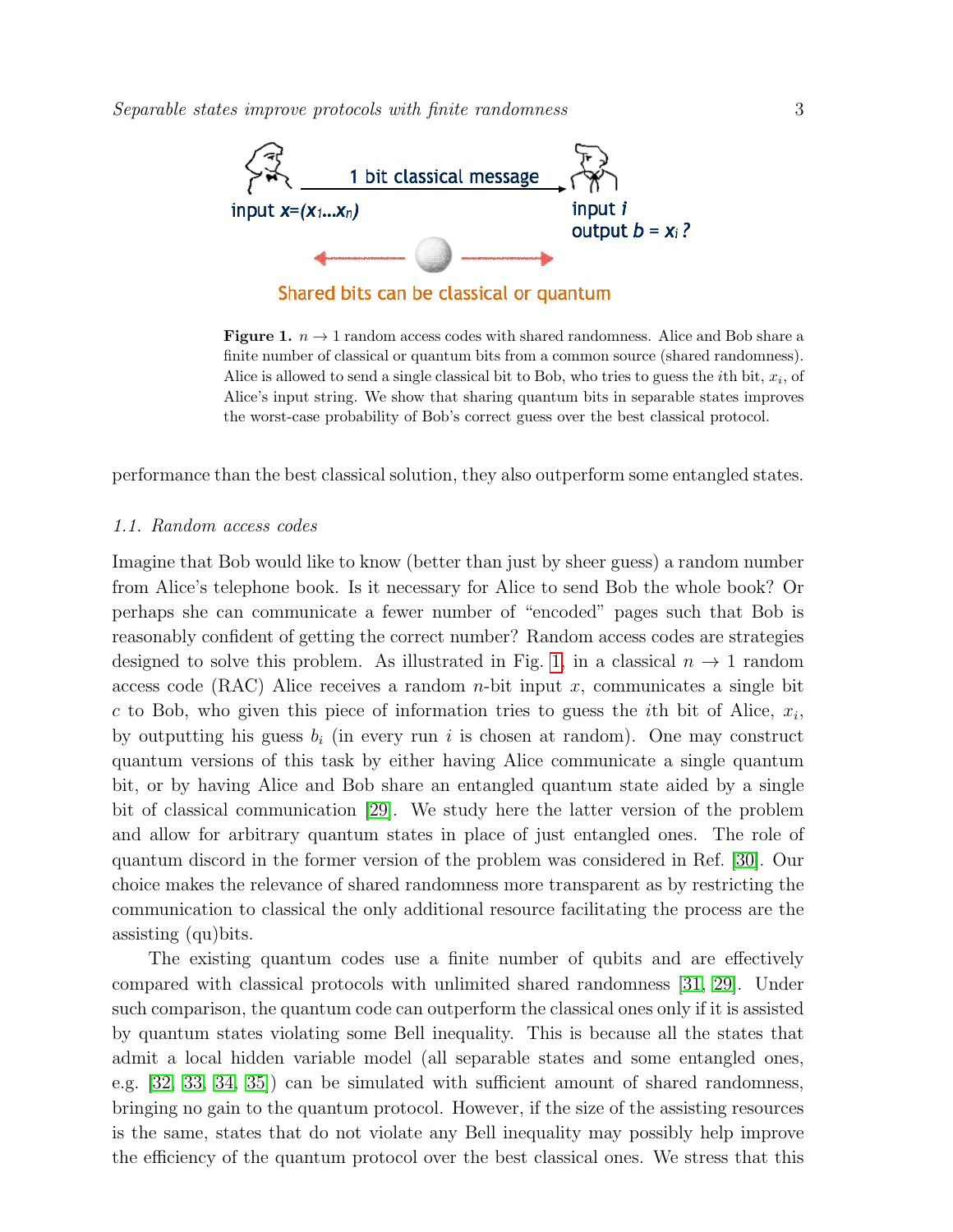reasoning is not specific to random access codes, but also applies more generally to any task assisted with correlated resources. This suggests that other correlation-assisted communication protocols can find a similar advantage using separable states.

We therefore restrict the amount of shared classical bits to be the same as the amount of shared quantum bits and study in detail the case of two assisting (qu)bits. We first show how classical codes gain additional efficiencies by utilising the bias of the assisting bits to avoid wrong guesses. Next, we provide quantum protocols assisted by separable states that outperform the best classical protocols, and show that in some cases they outperform even protocols assisted by quantum entanglement.

#### 2. Finite classical randomness

A standard figure of merit characterising the efficiency of the RAC is the probability  $P_{\text{min}}$  of Bob's correct guess in the worst case scenario (minimised over x and i), i.e.  $P_{\min} = \min_{x,i} Pr(b_i = x_i)$ . Let us recall that we are interested in the  $n \to 1$  scenario with only one bit of classical communication from Alice to Bob and the input of Alice contains at least two bits,  $n \geq 2$ . In addition to classical communication Alice and Bob may share assisting classical bits from a common source. If no randomness is allowed in this scenario  $P_{\min} = 0$ , as there is always a bit that Bob guesses wrongly [\[31\]](#page-11-12). In the presence of shared randomness  $r$ , the efficiency  $P_{\min}$  is additionally averaged over the assisting random bits,  $P_{\min} = \min_{x,i} \sum_{r} p_r \Pr(b_i = x_i | r)$ . The following theorem characterises the maximal  $P_{\text{min}}$  in the presence of two bits of shared randomness.

<span id="page-3-0"></span>**Theorem 1.** A classical  $n \rightarrow 1$  RAC assisted with two bits from a common source has (*i*)  $P_{\min} \leq \frac{1}{2}$  $\frac{1}{2}$  if  $n > 2$ ; (ii)  $P_{\min} \leq \frac{2}{3}$  $\frac{2}{3}$  if  $n = 2$ ; (iii)  $P_{\min} \leq \frac{1}{2}$  $\frac{1}{2}$  for all  $n > 1$  if the assisting bits have maximally mixed marginal for Bob.

*Proof.* (i) Let us denote the random bits of Alice and Bob by  $r_a$  and  $r_b$ , respectively. Alice's classical communication (encoding) is an output of a binary function  $c = c(x, r_a)$ , and Bob's guess of  $x_i$  is also an output of a binary function  $b_i = b_i(c, r_b)$ . Observe that for every given input  $x$  Alice can only choose from the following four possible encoding functions: 1)  $c = 0$  independently of  $r_a$ ; 2)  $c = 1$  independently of  $r_a$ ; 3)  $c = r_a$ ; 4)  $c = 1 \oplus r_a$ , where  $\oplus$  denotes the binary sum. Of course for different values of x Alice can (and should) choose different encoding functions. Indeed, we prove that if for two different inputs  $x$  and  $x'$  Alice uses the same encoding function, the probability of correct guess is no greater than  $\frac{1}{2}$ . This is done via contradiction, for if Alice chooses for x and  $x'$  the same encoding function from the options above, her message  $c$  is the same for both  $x$  and  $x'$ . Accordingly, since Bob is receiving the same message for both inputs, his guesses of the individual bits of x and  $x'$  for a given  $r_b$  are the same and this implies that the probability of any given guess is also the same (both for a fixed  $r_b$  and averaged over the shared randomness). Therefore, if his guesses are correct for the bits of x with probability more than  $\frac{1}{2}$ , the guess of the differing bit of x' must be incorrect with the same probability. Hence,  $P_{\min} \leq \frac{1}{2}$  $\frac{1}{2}$ . Any sound strategy must therefore employ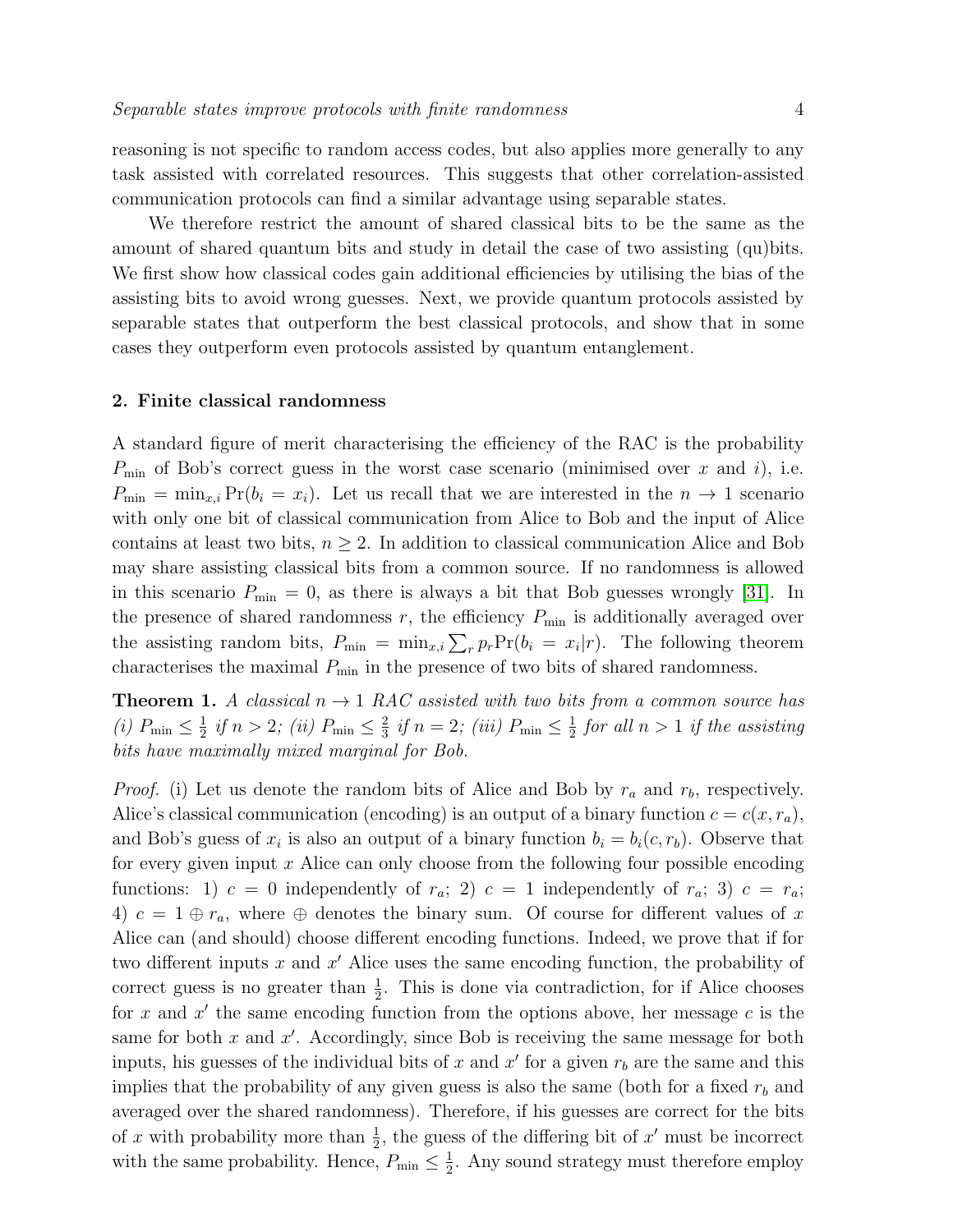different encoding functions of Alice. Since there are only four different such functions for a fixed input x, the efficiency is at most  $\frac{1}{2}$  for all  $n \geq 3$ . There is simply not enough shared randomness for Alice and Bob to do more.

(ii) We now focus on the  $2 \rightarrow 1$  RAC. In every protocol run, i.e. for a fixed x, Bob needs to prepare guesses  $b_1$  and  $b_2$  for the individual bits of Alice's input, which we order as  $g_{c,r_b} = (b_1, b_2)$ , with indices c,  $r_b$  describing the variables accessible to Bob. Employing a method similar to Ref. [\[6\]](#page-10-5), we define points  $P(x) = (Pr(b_1 = 1|x), Pr(b_2 = 1|x))$  that represent the probabilities of Bob's guesses being equal to 1 for a fixed  $x$ . Using the Bayes rule  $Pr(b_i = 1|x) = \sum_{r_a, r_b} p_{r_a r_b} Pr(b_i = 1|r_a, r_b, x)$ , and the fact that  $r_a, r_b$ , and x deterministically specify  $b_i$ , i.e.  $Pr(b_i = 1 | r_a, r_b, x) = b_i$ , we explicitly write the points corresponding to the four Alice's encoding functions listed above:

$$
P_1(x^1) = p_{00}g_{0,0} + p_{01}g_{0,1} + p_{10}g_{0,0} + p_{11}g_{0,1},
$$
\n(1)

<span id="page-4-0"></span>
$$
P_2(x^2) = p_{00}g_{1,0} + p_{01}g_{1,1} + p_{10}g_{1,0} + p_{11}g_{1,1},
$$
\n(2)

$$
P_3(x^3) = p_{00}g_{0,0} + p_{01}g_{0,1} + p_{10}g_{1,0} + p_{11}g_{1,1},
$$
\n(3)

$$
P_4(x^4) = p_{00}g_{1,0} + p_{01}g_{1,1} + p_{10}g_{0,0} + p_{11}g_{0,1},
$$
\n(4)

where  $p_{kl} \equiv \Pr(r_a = k, r_b = l)$  is the distribution of the common source of randomness,  $x^j$  denote the four different values of x with index j denoting the different encodings employed. In order to achieve  $P_{\min} > \frac{1}{2}$  $\frac{1}{2}$  all four guesses  $g_{c,r_b}$  must be different for different values of c and  $r_b$ . Namely, in the decomposition of every point  $P_j(x^j)$  above there must be a guess  $g_{c,r_b} = x^j$ , i.e. with the same individual bits as those of  $x^j$ . If this is not the case then every guess  $g_{c,r_b}$  contains at least one individual bit that is guessed wrongly. Hence the probability of an individual bit being correct is equal to the probability of the other bit being a wrong guess, i.e.  $P_{\min} \leq \frac{1}{2}$  $\frac{1}{2}$ .

We have shown that efficient codes must involve guesses  $g_{c,r_b}$  with all different values for different c and  $r_b$ . We will now find the optimal strategy maximising  $P_{\min}$  only for inputs  $x^3$  and  $x^4$  in Eqs. [\(3\)](#page-4-0) and [\(4\)](#page-4-0). Since only two inputs are considered and the definition of  $P_{\min}$  includes minimisation over all four inputs, this maximisation gives an upper bound on  $P_{\min}$ . It will turn out that this upper bound is achieved. In the best case, Bob never outputs a guess with both individual bits guessed wrongly. Assume they are  $g_{1,1}$  and  $g_{0,1}$  in Eqs. [\(3\)](#page-4-0) and [\(4\)](#page-4-0), respectively. Therefore, the best case corresponds to  $p_{11} = 0$ . Since a guess giving the two bits of  $x^3$  correctly must be different from the guess giving the two bits of  $x^4$  correctly, and the probability of guessing any individual bit is a sum of  $p_{kl}$  corresponding to  $g_{c,r_b} = x^j$  and  $g_{c,r_b} = \bar{x}^j$  having the other individual bit flipped, one may verify that

$$
P_{\min} = \min(p_{00} + p_{01}, p_{00} + p_{10}, p_{01} + p_{10}).
$$
\n(5)

This is maximised for the biased distribution  $p_{00} = p_{01} = p_{10} = \frac{1}{3}$  $\frac{1}{3}$ , which implies that the optimal value is  $P_{\min} = \frac{2}{3}$  $\frac{2}{3}$ . The optimal code, achieving  $P_{\min} = \frac{2}{3}$  $\frac{2}{3}$ , is detailed in Table [1](#page-5-0) where Alice's encoding and Bob's output is completely specified.

(iii) Here we again utilize the fact that Bob's guesses  $g_{c,r_b}$  must be different for different values of c and  $r_b$ . Since [\(1\)](#page-4-0) involves the marginal distribution of Bob, the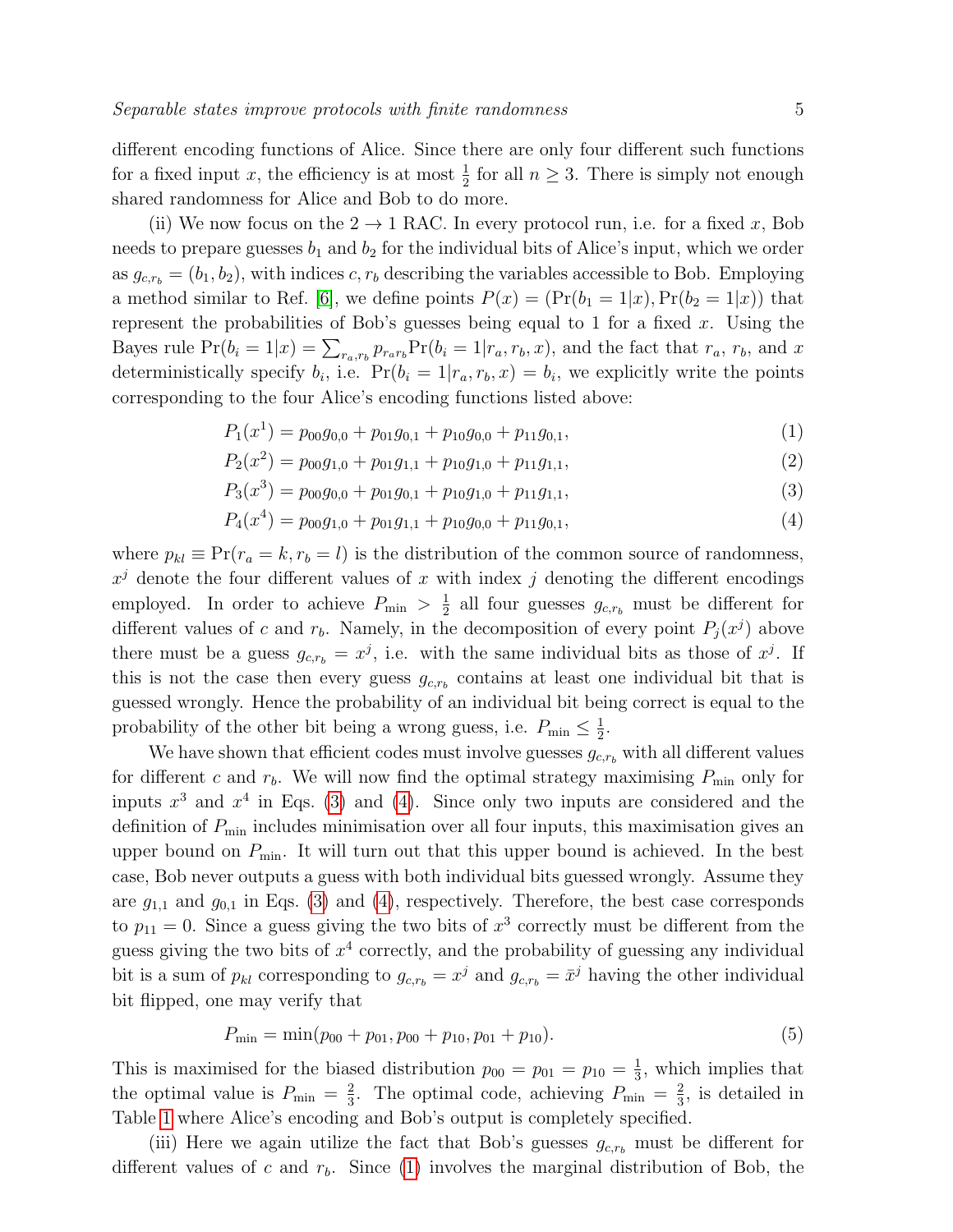<span id="page-5-0"></span>**Table 1.** Details of the optimal  $2 \rightarrow 1$  classical random access code assisted with two bits from a common source,  $r_a$  and  $r_b$ . These bits are distributed according to the biased distribution  $p_{00} = p_{01} = p_{10} = \frac{1}{3}$  and  $p_{11} = 0$ , which is why below we do not present the case of  $(r_a, r_b) = (1, 1)$ . The guesses of Bob are denoted as  $g_{c,r_b}$  and we note that for a given input  $x$  they never contain both individual bits opposite to  $x$ . In this sense the biased randomness is used to avoid giving wrong answers. By comparing the individual bits of  $g_{c,r_b}$  with the individual bits of x one confirms that  $P_{\min} = \frac{2}{3}$ .

| $\boldsymbol{x}$ | $(r_a,r_b)$ | $c(x,r_a)$   | $g_{c,r_b}$ | P(x)                         |
|------------------|-------------|--------------|-------------|------------------------------|
| 00               | (0,0)       | 0            | (0,1)       | $(\frac{1}{3}, \frac{1}{3})$ |
|                  | (0,1)       | 0            | (0,0)       |                              |
|                  | (1,0)       | 1            | (1,0)       |                              |
| 01               | (0,0)       | 0            | (0,1)       | $(0, \frac{2}{3})$           |
|                  | (0,1)       | 0            | (0,0)       |                              |
|                  | (1,0)       | 0            | (0,1)       |                              |
| 10               | (0,0)       | $\mathbf{1}$ | (1,0)       | $(1,\frac{1}{3})$            |
|                  | (0,1)       | 1            | (1,1)       |                              |
|                  | (1,0)       | 1            | (1,0)       |                              |
| 11               | (0,0)       | $\mathbf{1}$ | (1,0)       | $(\frac{2}{3}, \frac{2}{3})$ |
|                  | (0,1)       | 1            | (1,1)       |                              |
|                  | (1,0)       | 0            | (0,1)       |                              |

assumption of maximal mixedness gives  $P_1(x^1) = \frac{1}{2}g_{0,0} + \frac{1}{2}$  $\frac{1}{2}g_{0,1}$ , and there is always an individual bit of  $x^1$  that is guessed with probability  $\frac{1}{2}$ , thus  $P_{\min} \leq \frac{1}{2}$  $\frac{1}{2}$ .  $\Box$ 

We would like to emphasise that studies of randomness usually employ so-called "common randomness", i.e. pairs of perfectly correlated and locally completely random bits, whereas our proof shows that one can utilise the bias in the shared randomness to gain additional efficiency, in this case to avoid giving wrong answers (see Table [1\)](#page-5-0).

#### 3. Finite quantum randomness

Having established the classical bounds we proceed to demonstrate quantum protocols that exceed them. We present explicit  $2 \rightarrow 1$  and  $3 \rightarrow 1$  quantum random access codes assisted with two correlated qubits. These special cases are of particular interest because they may be concatenated to generate more general  $n \to 1$  quantum codes (see Ref. [\[29\]](#page-11-10) for a detailed discussion of this procedure). After introducing the notation and essential concepts, we present detailed protocols and study their efficiency when assisted with Bell diagonal states.

Throughout the rest of the paper we employ the Bloch representation of qubit states and measurements, i.e. the three dimensional vector  $\vec{s}$  represents the qubit state  $\rho(\vec{s}) = (\hat{1} + \vec{s} \cdot \vec{\sigma})/2$ , where  $\vec{\sigma} \equiv (\sigma_1, \sigma_2, \sigma_3)$  is the vector of Pauli matrices  $\sigma_x, \sigma_y, \sigma_z$ . A unit vector  $\hat{\alpha}$  represents an ideal measurement with the probability of obtaining a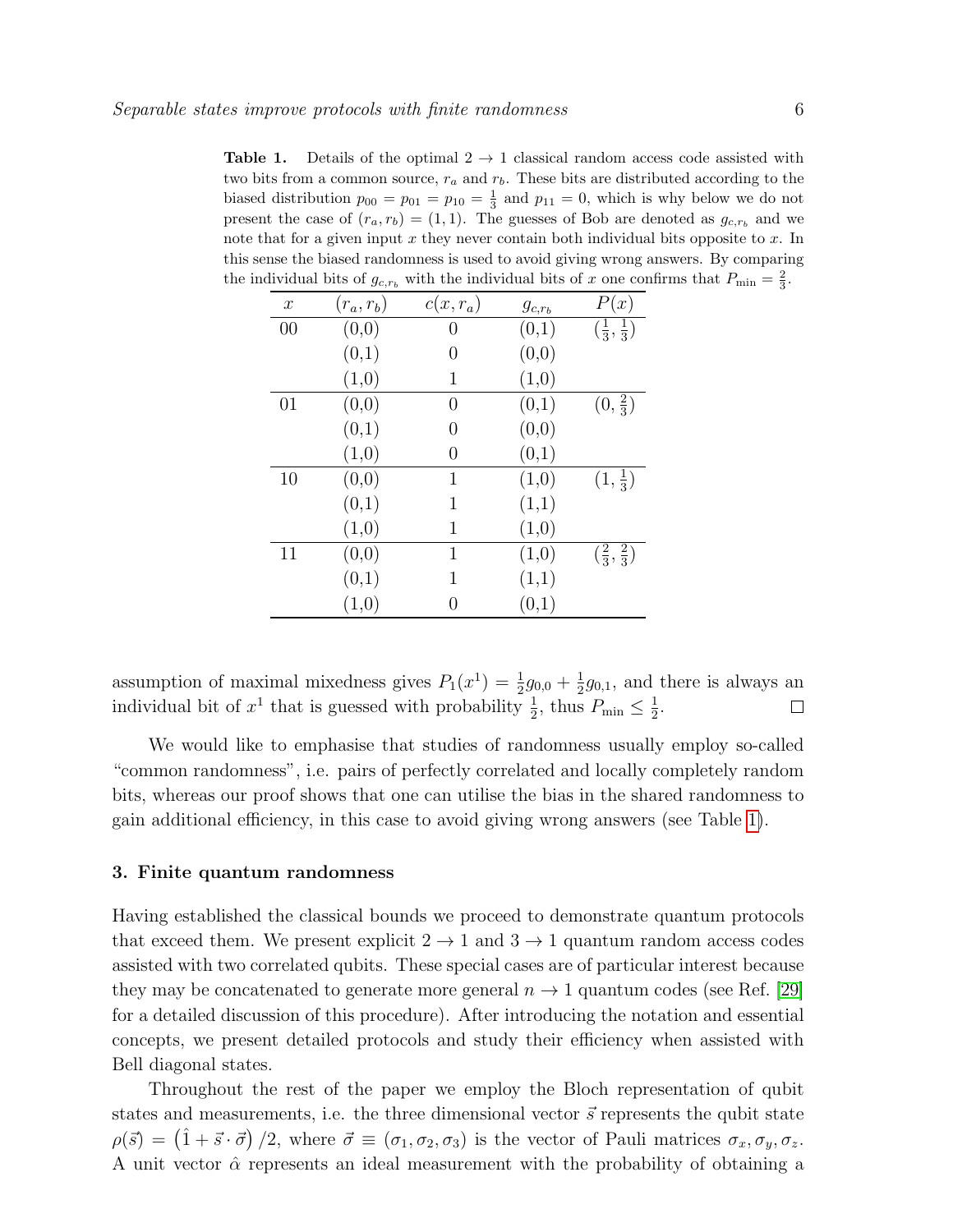measurement outcome  $\alpha = 0, 1$ , when measured on the state  $\rho$ , being Tr  $\left( \frac{1+(-1)^{\alpha}\hat{\alpha}\cdot\vec{\sigma}}{2} \right)$  $\frac{1)^{\alpha}\hat{\alpha}\cdot\vec{\sigma}}{2}\rho\bigg).$ A general two-qubit state is of the form  $\rho_{ab} = \frac{1}{4}$  $\frac{1}{4}(\hat{1} \otimes \hat{1} + \vec{a}_0 \cdot \vec{\sigma} \otimes \hat{1} + \hat{1} \otimes$  $\vec{b}_0 \cdot \vec{\sigma} + \sum_{l,m=1}^3 E_{ij} \sigma_l \otimes \sigma_m$ , where  $\vec{a}_0$  and  $\vec{b}_0$  are the local Bloch vectors of Alice and Bob, respectively. The matrix  $E$  is the correlation matrix, and can always be made diagonal by an appropriate choice of local bases [\[36\]](#page-11-17). We therefore assume, without loss of generality, that the reference frames are appropriately chosen such that  $E = diag(E_1, E_2, E_3)$ . If  $E_i \neq 0$  we say that the state is correlated along that axis. We also make use of the fact that if Alice performs a measurement  $\hat{\alpha}$  with outcome  $\alpha$  on her half of the system, then Bob's post-measurement Bloch vector is:

$$
\vec{b}(\alpha) = \frac{\vec{b}_0 + (-1)^{\alpha} E^T \hat{\alpha}}{1 + (-1)^{\alpha} \hat{\alpha} \cdot \vec{a}_0},\tag{6}
$$

where  $E^T$  is the transposed matrix E (not necessary if E is already diagonal).

We shall explore the relationship between our protocols and a class of quantum correlations referred to as quantum discord [\[8,](#page-10-7) [9,](#page-10-8) [10,](#page-10-9) [11\]](#page-10-10). Specifically, we employ the normalized geometric measure of quantum discord [\[37\]](#page-11-18). A general zero-discord state has the form  $\sigma_{ab} = p_0 \rho_0 \otimes |0\rangle\langle 0| + p_1 \rho_1 \otimes |1\rangle\langle 1|$ , and the normalized geometric discord of  $\rho_{ab}$ is defined to be [\[20\]](#page-11-1):  $D_{a|b}^2(\rho_{ab}) \equiv 2\text{Min}_{\sigma} \text{Tr}(\rho_{ab} - \sigma_{ab})^2$ . For Bell diagonal states we have  $D_{a|b}^2 = \frac{1}{2}$  $\frac{1}{2}(E_2^2 + E_3^2)$ , where it is assumed that  $E_1^2$  is the biggest among squared diagonal elements of E.

# 3.1.  $3 \rightarrow 1$  code

The codes presented here are similar to the codes assisted with quantum entanglement [\[29\]](#page-11-10), with the key difference in the choice of Alice's measurements. We focus first on the class of Bell diagonal states  $\rho_{ab}$  correlated along all three axes x, y and z:

$$
\rho_{ab} = \frac{1}{4} \left( \hat{1} \otimes \hat{1} + \sum_{i=1}^{3} E_l \sigma_l \otimes \sigma_l \right), \tag{7}
$$

though the presented protocols can give better than classical results for more general assisting states (e.g. it will be easy to verify that  $\vec{a}_0$  can be arbitrary). The protocol is as follows:

- (i) For input x, Alice performs the measurement characterised by the Bloch vector  $\hat{\alpha}(x) = \vec{\alpha}(x)/|\vec{\alpha}(x)|$ , where  $\vec{\alpha}(x) = \left(\frac{(-1)^{x_1}}{E_1}, \frac{(-1)^{x_2}}{E_2}\right)$  $\frac{(k-1)^{x_2}}{E_2}, \frac{(-1)^{x_3}}{E_3}$  $\frac{(-1)^{x_3}}{E_3},$
- (ii) Alice sends her measurement outcome  $c = \alpha$  to Bob,
- (iii) To guess the *i*th bit of Alice, Bob measures along  $\sigma_i$ , obtains the outcome  $\beta_i$ , and puts  $\beta_i \oplus c$  as the guess.

To grasp the mechanism of this protocol, note that depending on the input,  $x$ , Alice's measurement vectors point towards the vertices of a cuboid embedded in the Bloch sphere (see Fig. [\(2a](#page-7-0))). As a result of her measurement (with outcome  $\alpha$ ) and the correlations in the shared state, the post-measurement local Bloch vector on Bob's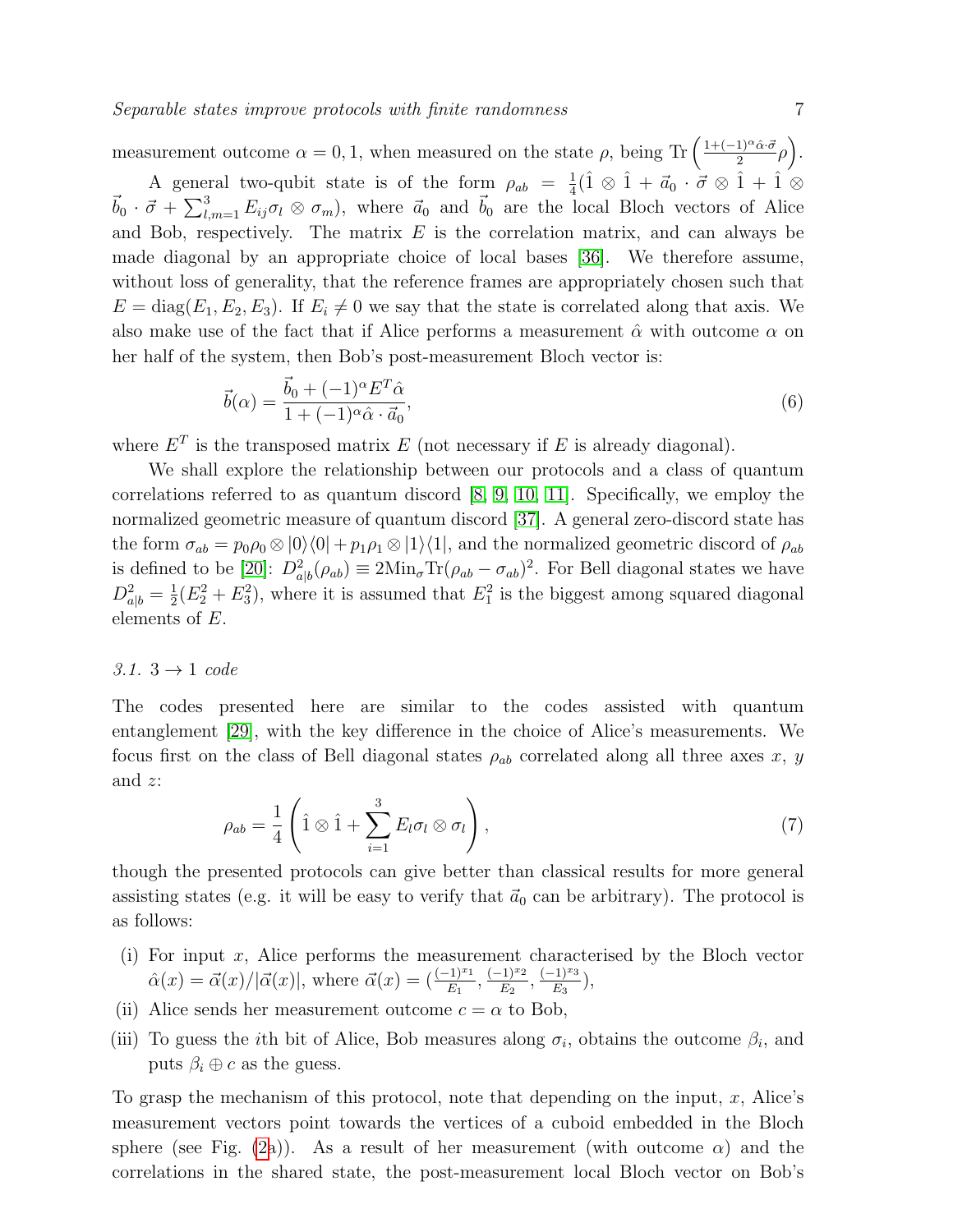

<span id="page-7-0"></span>**Figure 2.** The quantum  $3 \rightarrow 1$  random access code assisted with two qubits. (a) Alice's measurement vectors point towards the vertices of a cuboid embedded within the Bloch sphere. The cuboid is defined by the correlations of the shared quantum state. (b) Bob's post-measurement Bloch vectors point towards the vertices of an inner cube centered at the origin. See main text for explanation how the code works.

side,  $\vec{b}(\alpha) = (-1)^{\alpha}((-1)^{x_1}, (-1)^{x_2}, (-1)^{x_3})/|\vec{\alpha}|$ , points towards one of the vertices of an inner cube within the Bloch sphere (see Fig.  $(2b)$  $(2b)$ ). The x, y and z axes correspond to the direction of Bob's measurement, depending on whether he is guessing the first, second or third bit respectively. Depending on her measurement outcome, Alice knows that Bob's post-measurement Bloch vector is either pointing towards the vertex of the cube encoding x or the vertex directly opposite across the origin, encoding  $\bar{x}$  with all individual bits flipped. Therefore, Alice sends a message to Bob to either flip his guess or not to flip it. Note that the inner product of Bob's measurement vectors (along the axes) with a vector pointing to any vertex is the same, up to a sign. The probability of correct guess of every individual bit is therefore the same, giving  $P_{\text{min}}$ , and for Bell diagonal states it is equal to

<span id="page-7-1"></span>
$$
P_{\min} = \frac{1}{2} \left( 1 + \frac{1}{\sqrt{E_1^{-2} + E_2^{-2} + E_3^{-2}}} \right). \tag{8}
$$

Since  $P_{\min} > \frac{1}{2}$  $\frac{1}{2}$ , this quantum code is thus more efficient than the best classical code (see Th. [1](#page-3-0) and note that Bell diagonal states have maximally mixed marginals).

#### 3.2.  $2 \rightarrow 1$  code

This code can operate on a slightly broader class of states as we now allow  $E_3$  to vanish. The protocol follows the same procedures as in the  $3 \rightarrow 1$  case, with the exception that Alice's measurements are given by  $\vec{\alpha}(x) = \left(\frac{(-1)^{x_1}}{E_1}, \frac{(-1)^{x_2}}{E_2}\right)$  $(\frac{1}{E_2}, 0)$ , the efficiency of this quantum code can then be verified to be

<span id="page-7-2"></span>
$$
P_{\min} = \frac{1}{2} \left( 1 + \frac{1}{\sqrt{E_1^{-2} + E_2^{-2}}} \right),\tag{9}
$$

which is again better than the best classical protocol using bits with maximally mixed marginals (see Th. [1\)](#page-3-0). Even if Alice and Bob were allowed to share more generally correlated classical bits, for which  $P_{\text{min}}$  may be as high as  $\frac{2}{3}$  for the  $2 \rightarrow 1$  case, the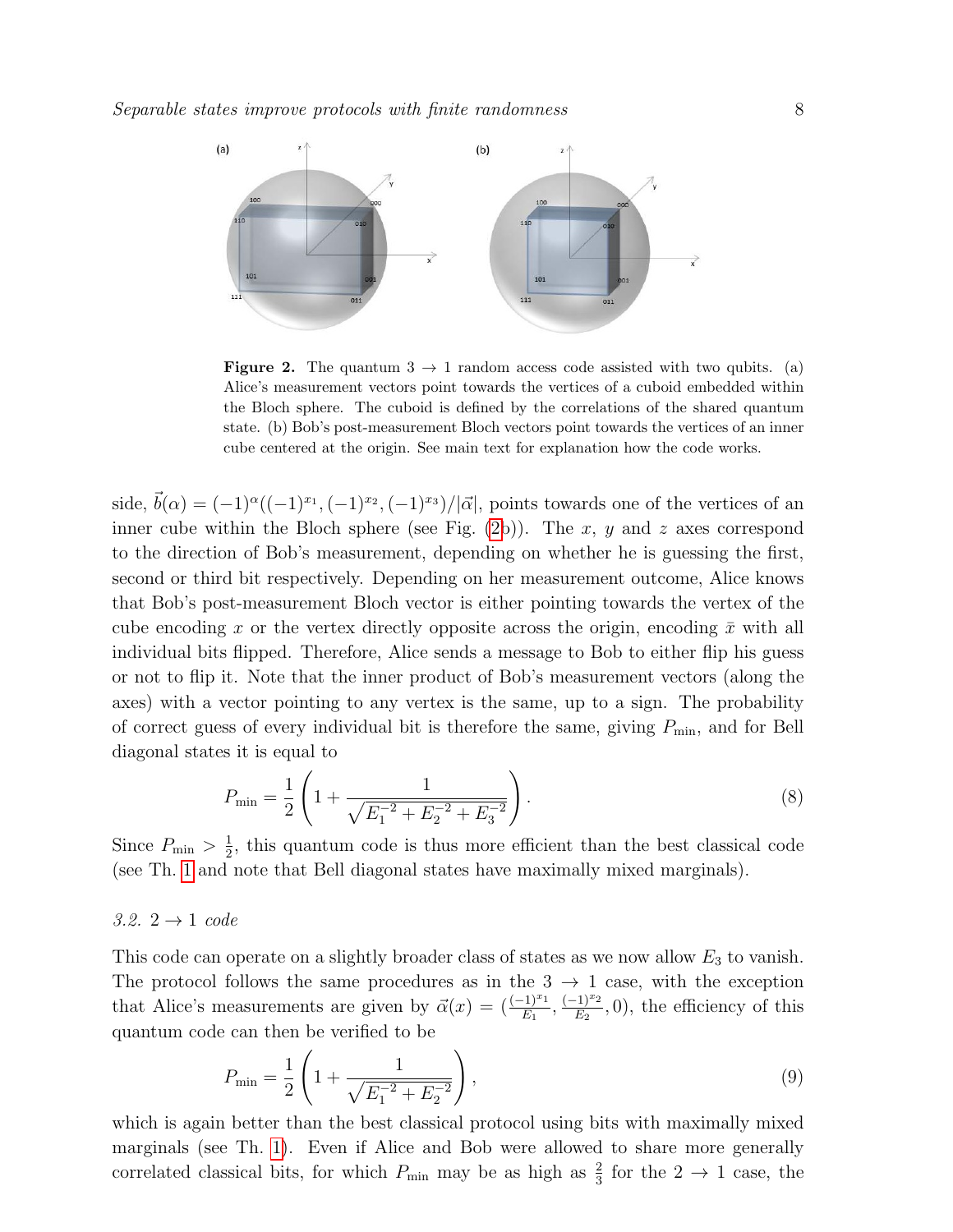above code may nonetheless still outperform the best possible classical RACs so long as the assisting qubits are sufficiently strongly correlated. It turns out that entanglement is not a necessary prerequisite to present such a quantum advantage. We demonstrate this with concrete examples in the following section.

## 4. Examples

Consider Werner states, belonging to the class of Bell diagonal states and given by the mixture of white noise and maximally entangled state [\[32\]](#page-11-13):

$$
\rho_{ab} = (1 - q)\frac{\hat{1} \otimes \hat{1}}{4} + q|\psi\rangle\langle\psi|, \quad q \in [0, 1].
$$
\n(10)

The state is entangled for  $q > \frac{1}{3}$  and is separable otherwise. Its geometric discord can easily be verified to be  $D_{a|b} = q$  [\[37\]](#page-11-18). Since for the Werner states all  $E_i = \pm q$ , Eqs. [\(8\)](#page-7-1) and [\(9\)](#page-7-2) reveal that the geometric discord directly measures the efficiency of the  $n \to 1$  quantum codes assisted with this class of states,  $P_{\min} = \frac{1}{2}$  $\frac{1}{2}(1+\frac{D_{a|b}}{\sqrt{n}})$  for  $n=2,3$ . Moreover, it is the presence of quantum discord in the assisting states that empowers the quantum advantage.

The same statement likely holds for more general codes. For example, concatenating  $2 \rightarrow 1$  code assisted by the Werner state as in Ref. [\[29\]](#page-11-10) one finds that the efficiency of  $2^m \to 1$  code is given by

<span id="page-8-0"></span>
$$
P_{\min} = \frac{1}{2} \left( 1 + \left( \frac{D_{a|b}}{\sqrt{2}} \right)^m \right). \tag{11}
$$

The concatenation of the quantum codes requires  $2^m - 1$  pairs of qubits in the Werner state and a fair comparison with the classical case is then made by replacing the qubit pairs with correlated bits that have maximally mixed marginals. Numerical simulations indicate that  $4 \rightarrow 1$  classical RACs formed through the concatenation procedure cannot achieve  $P_{\min} > \frac{1}{2}$  $\frac{1}{2}$ . We conjecture in general that the concatenation of  $2 \rightarrow 1$  classical RACs assisted with bits having maximally mixed marginals cannot give  $P_{\min} > \frac{1}{2}$  $\frac{1}{2}$ , and therefore that the quantum advantage is present for any  $m$ , as indicated in Eq. [\(11\)](#page-8-0).

We now show that a separable state may be used to outperform the best classical code assisted with two correlated random bits. The example once again utilises Bell diagonal states. Recall that the classical bound is  $P_{\text{cl}}^{2\to1} = \frac{2}{3} \approx 0.667$  for all classical  $2 \rightarrow 1$  RACs, and  $P_{\text{cl}}^{3 \rightarrow 1} = \frac{1}{2}$  $\frac{1}{2}$  for all classical 3  $\rightarrow$  1 RACs. By optimising the efficiency of the  $2 \rightarrow 1$  quantum code, see Eq. [\(9\)](#page-7-2), over the separable Bell diagonal states one finds that the optimal state has  $E_1 = E_2 = \frac{1}{2}$  $\frac{1}{2}$  and  $E_3 = 0$ , which gives the efficiency  $P_{\min}=\frac{1}{2}$  $\frac{1}{2}(1+\frac{1}{2\sqrt{2}}) \approx 0.677$ , slightly above the classical bound. Better results are obtained for the  $3 \rightarrow 1$  quantum code. By optimising Eq. [\(8\)](#page-7-1) over separable Bell diagonal states, the best state has  $E_1 = E_2 = E_3 = \frac{1}{3}$  $\frac{1}{3}$  and the efficiency is  $P_{\min} = \frac{1}{2}$  $\frac{1}{2}(1+\frac{1}{3\sqrt{3}})\approx 0.596,$ considerably above the classical bound. Note that there may exist a quantum code achieving better efficiencies, utilising some other class of separable states or following a different procedure.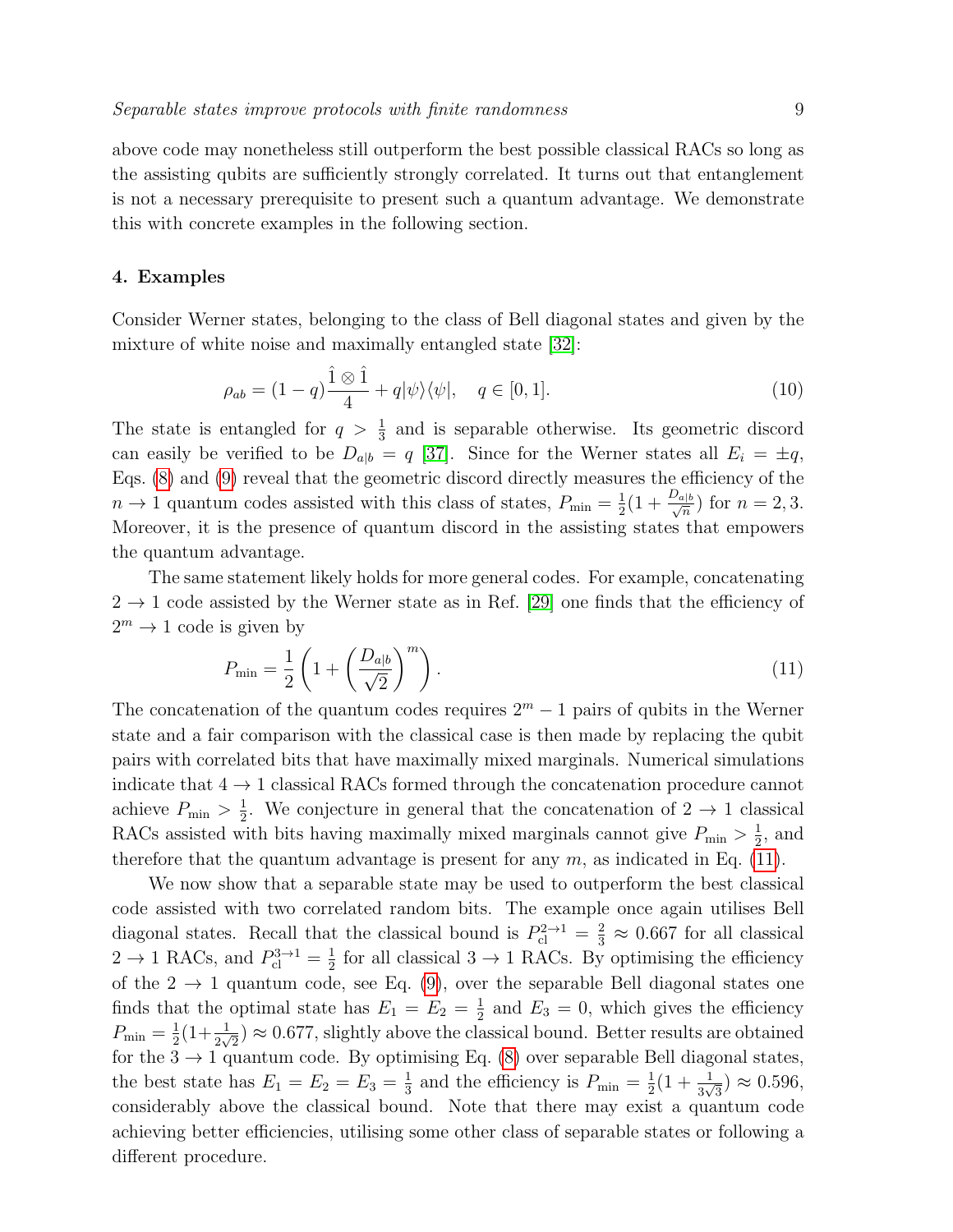In the last example we show that separable states can outperform some entangled states. We have already demonstrated that using a separable state the  $2 \rightarrow 1$  quantum code may achieve efficiencies of at least  $P_{\min} = \frac{1}{2}$  $\frac{1}{2}(1+\frac{1}{2\sqrt{2}})$ . Comparing this with Eq. [\(11\)](#page-8-0), one can see that it outperforms the protocol assisted with the entangled Werner states for  $\frac{1}{3} < q < \frac{1}{2}$ . It remains to show that there is no better quantum protocol for  $2 \to 1$ quantum code assisted with the Werner states. This follows from the optimality of the protocol for the maximally entangled state  $|\psi\rangle$  shown in Refs. [\[29,](#page-11-10) [6\]](#page-10-5), the fact that the completely mixed state encodes local randomness giving at most  $P_{\min} = \frac{1}{2}$  $\frac{1}{2}$ , and that the Werner state is a mixture of these two states.

Although quantum discord empowers quantum advantage in our examples and is proportional to the efficiency of the protocol for fixed classes of states it should be noted that the amount of the geometric quantum discord for different classes of states is not an indicator of the usefulness of the states for quantum random access codes. Namely, our optimal separable state for  $2 \rightarrow 1$  code has discord  $D_{\text{sep}} = \frac{1}{2\sqrt{3}}$  $\frac{1}{2\sqrt{2}} \approx 0.354$ that corresponds to  $P_{\min} = \frac{1}{2}$  $\frac{1}{2}(1+D_{\rm sep})$ , but Werner states have  $D_{\rm Wer} = q$  and the corresponding  $P_{\min} = \frac{1}{2}$  $\frac{1}{2}(1+\frac{D_{\text{Wer}}}{\sqrt{2}})$ . Therefore, Werner states containing more discord than the separable state, i.e.  $D_{\text{Wer}} \in (\frac{1}{2N})$  $\frac{1}{2\sqrt{2}}, \frac{1}{2}$  $\frac{1}{2}$ , still give worse  $P_{\min}$  than the separable state. The precise physical quantity that is a resource for better quantum codes is at present unknown.

Finally we would like to comment on a variation of quantum random access codes that allows Alice to send a qubit to Bob in place of both of them sharing correlated qubits. Results presented here may suggest that Alice should be able to send Bob noisy states (as opposed to pure states) and still be able to beat the classical limit. This is indeed the case as we will briefly explain for the  $2 \rightarrow 1$  code. The classical limit is known to be  $\frac{1}{2}$  if we allow for uncorrelated local randomness [\[31\]](#page-11-12). The optimal quantum protocol that beats this bound encodes the input x into pure quantum states  $|\psi_x\rangle$  with Bloch vectors  $\vec{\psi}_x = ((-1)^{x_1}, (-1)^{x_2}, 0)$ . If Bob now measures along x (y) axis in order to read the first (second) bit his worst case probability of correct guess is  $\frac{1}{2}(1+\frac{1}{\sqrt{2}})$  $\overline{2}$ ). Suppose we perform the same measurements on white noise  $\frac{1}{2}\hat{1}$ . The outcomes of the measurements are completely random, which is enough to give as good a result as the best classical protocol in the worst case. If Alice's encoding is in the form of a mixed state  $q \ket{\psi_x} \bra{\psi_x} + (1 - q) \frac{1}{2}$  $\frac{1}{2}\hat{1}$ , its corresponding Bloch vector is  $q\vec{\psi}_x$ . Applying the same protocol, we find that  $P_{\min} = \frac{1}{2}$  $\frac{1}{2}(1+\frac{q}{\sqrt{2}})$ , which is always better than classical except for the completely mixed state of  $q = 0$ .

# 5. Conclusions

We demonstrated that separable states are a useful resource in random access codes as soon as finite shared randomness in the quantum and classical protocols is counted in the same way, i.e. bits are replaced with qubits. This is in particular relevant if randomness is not a freely available resource.

We hope the example given here opens a research avenue on efficiency of solutions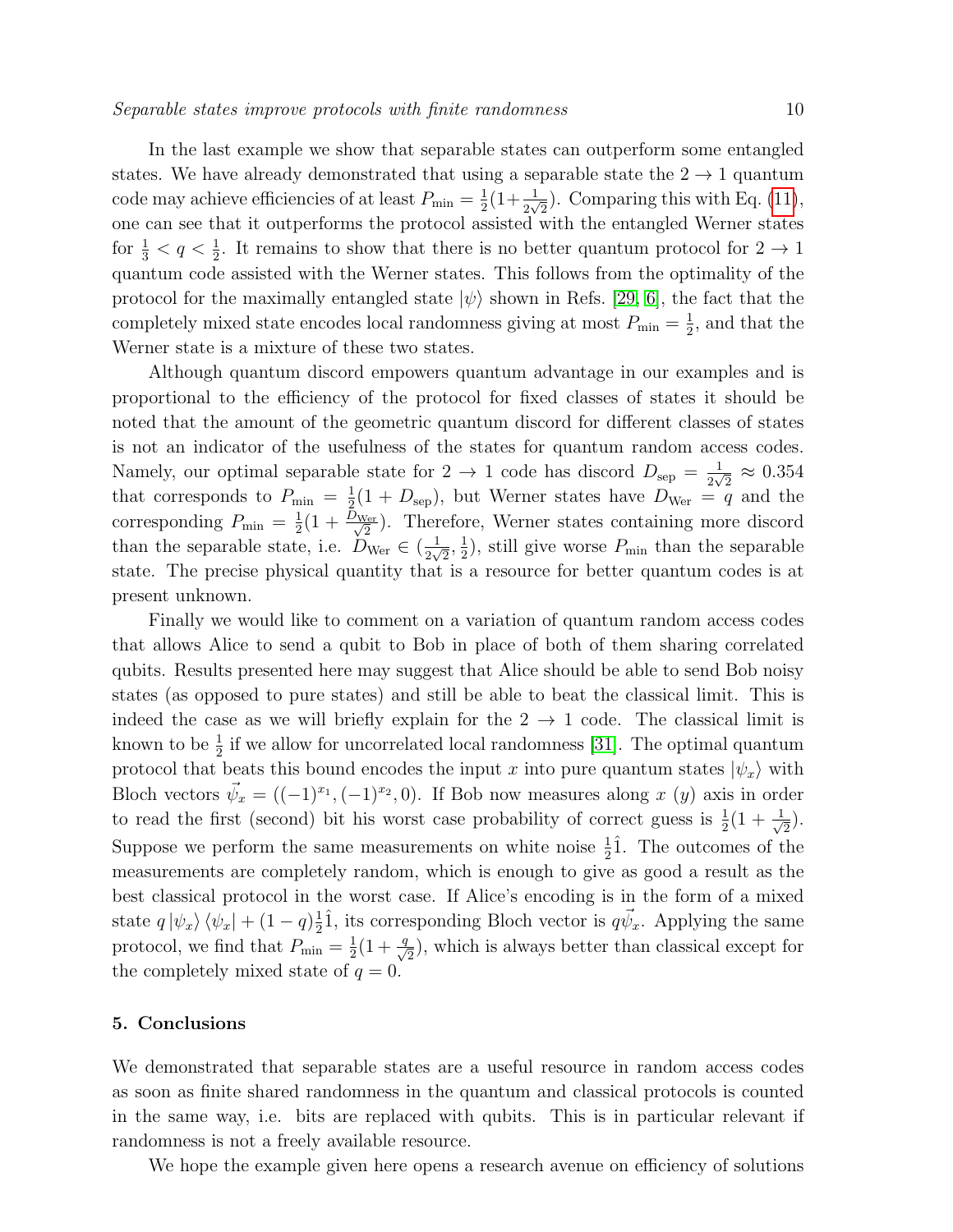to various problems in the presence of finite randomness. This is of both practical and fundamental interest. On the practical side, computers can use only a finite and restricted set of random bits for computations and therefore separable states are likely to enlarge the class of states that allows quantum advantages once these restrictions are taken into account. On the fundamental side, it would be interesting to know if entanglement is necessary to demonstrate in a Bell-like scenario deviations from predictions of local hidden variable models that involve only a finite number of bits.

# Acknowledgments

We thank Kavan Modi for discussions. This work is supported by the National Research Foundation, the Ministry of Education of Singapore grant no RG98/13, and start-up grant of the Nanyang Technological University.

# 6. References

- <span id="page-10-0"></span>[1] A. K. Ekert. Quantum cryptography based on bell's theorem. Phys Rev. Lett., 67:661–665, 1991.
- <span id="page-10-1"></span>[2] H. Buhrman, R. Cleve, S. Massar, and R. de Wolf. Rev. Mod. Phys., 82(1):665–698, 2010.
- <span id="page-10-2"></span>[3] J. Anders and D. E. Browne. Computational power of correlations. Phys Rev. Lett., 102:050502, 2009.
- <span id="page-10-3"></span>[4] Stephen Wiesner. Conjugate coding. ACM Sigact News, 15(1):78–88, 1983.
- <span id="page-10-4"></span>[5] A. Ambainis. Dense quantum coding and a lower bound for 1-way quantum automata. In Proc. ACM Symp. on Theory of Computing, 1999.
- <span id="page-10-5"></span>[6] Andris Ambainis, Ashwin Nayak, Amnon Ta-Shma, and Umesh Vazirani. Dense quantum coding and quantum finite automata. J.  $ACM$ ,  $49(4):496-511$ , 2002.
- <span id="page-10-6"></span>[7] S. Lloyd. Computational capacity of the universe. Phys Rev. Lett., 88:237901, 2002.
- <span id="page-10-7"></span>[8] Leah Henderson and Vlatko Vedral. Classical, quantum and total correlations. J. Phys. A, 34(35):6899, 2001.
- <span id="page-10-8"></span>[9] Harold Ollivier and Wojciech H Zurek. Quantum discord: a measure of the quantumness of correlations. Phys. Rev. Lett., 88(1):017901, 2001.
- <span id="page-10-9"></span>[10] L. C. Céleri, J. Maziero, and R. M. Serra. Theoretical and experimental aspects of quantum discord and related measures. *Int. J. Quant. Inf.*, 9:1837, 2011.
- <span id="page-10-10"></span>[11] Kavan Modi, Aharon Brodutch, Hugo Cable, Tomasz Paterek, and Vlatko Vedral. The classicalquantum boundary for correlations: discord and related measures. Rev. Mod. Phys., 84(4):1655, 2012.
- <span id="page-10-11"></span>[12] Daniel Cavalcanti, Leandro Aolita, Sergio Boixo, Kavan Modi, Marco Piani, and Andreas Winter. Operational interpretations of quantum discord. Phys. Rev. A, 83(3):032324, 2011.
- <span id="page-10-12"></span>[13] Vaibhav Madhok and Animesh Datta. Interpreting quantum discord through quantum state merging. *Phys. Rev. A*, 83(3):032323, 2011.
- <span id="page-10-13"></span>[14] A. Streltsov, H. Kampermann, and D. Bruß. Phys Rev. Lett., 106:160401, 2011.
- <span id="page-10-14"></span>[15] M. Piani, S. Gharibian, G. Adesso, J. Calsamiglia, P. Horodecki, and A. Winter. Phys Rev. Lett., 106:220403, 2011.
- <span id="page-10-15"></span>[16] A. Streltsov, H. Kampermann, and D. Bruß. Phys. Rev. Lett., 108:250501, 2012.
- <span id="page-10-16"></span>[17] T. K. Chuan, J. Maillard, K. Modi, T. Paterek, M. Paternostro, and M. Piani. Quantum discord bounds the amount of distributed entanglement. Phys. Rev. Lett., 109:070501, 2012.
- <span id="page-10-17"></span>[18] V. Madhok and A. Datta. Quantum discord in quantum information theory - from strong subadditivity to the mother protocol.  $arXiv:1107.0994$ , 2011.